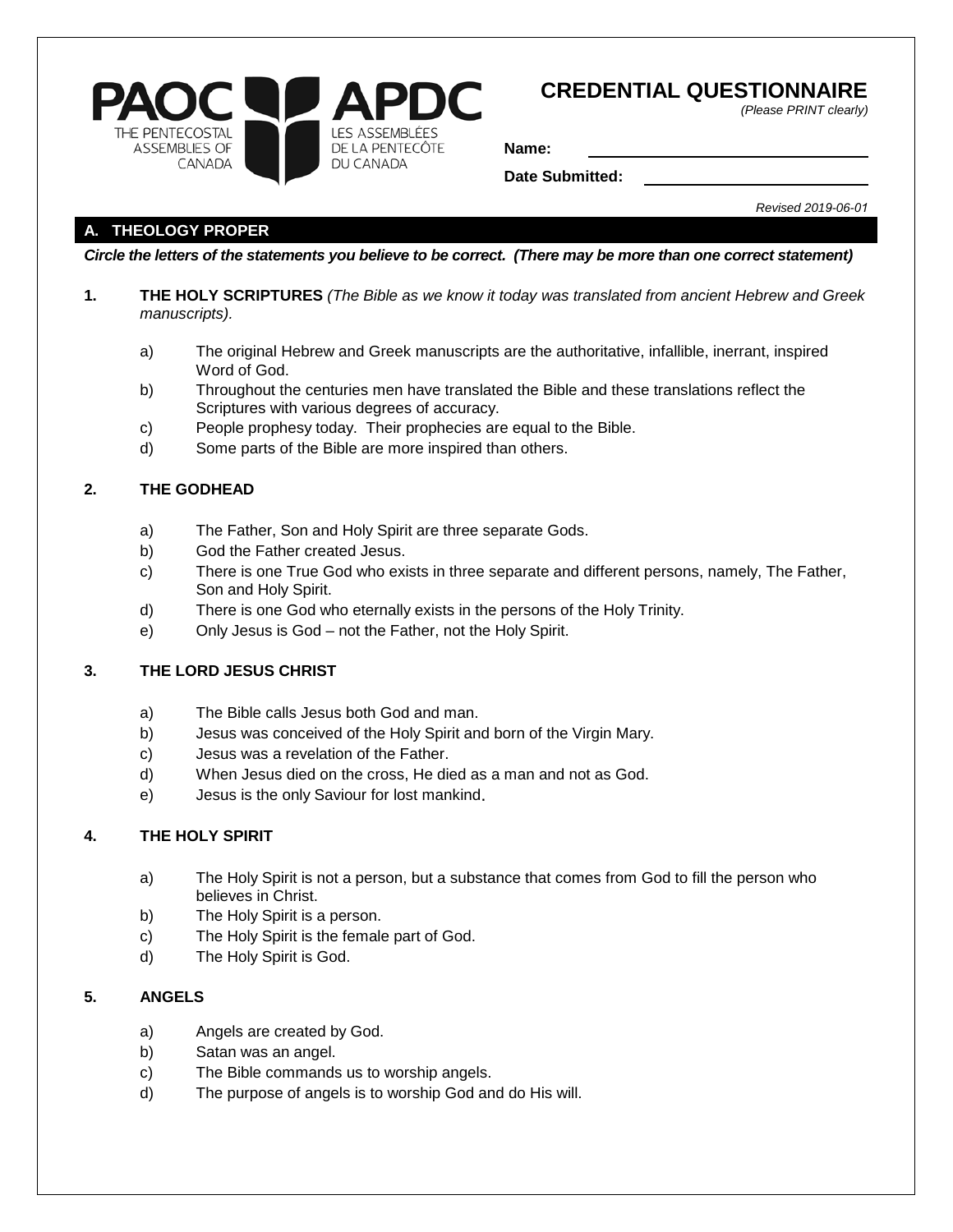## **6. DEMONS**

- a) Demons are fallen angels who work with Satan against the purposes of God.
- b) Some Christians still need to be delivered from demonic possession.
- c) Once saved, Christians are never oppressed demonically.
- d) Sometimes sickness can be caused by demons.
- e) Demons are spirit beings.

## **7. HUMANITY**

- a) When Adam and Eve sinned, they and all humanity were no longer the perfect image of God.
- b) Spiritual and physical death is a consequence of Adam and Eve's sin.
- c) People are born with a depraved human nature and are incapable of spiritually reforming themselves.
- d) The human race was created to be the family of God.

# **8. SALVATION**

- a) Salvation occurs when a person truly repents of sin and puts faith in Jesus Christ as Saviour and Lord.
- b) Salvation is provided by Jesus' atoning sacrifice upon the cross.
- c) Apart from Jesus' sacrifice, there is no other means of salvation.
- d) Salvation has not fully occurred unless a person has spoken in tongues.
- e) The Holy Spirit has nothing to do with our salvation.
- f) The death of Jesus on the cross did not take away our sins it only showed us how much God loved us so that we would seek His forgiveness.

## **9. ASSURANCE**

- a) No one knows if they are saved until the Great White Throne Judgment.
- b) Once you are saved you cannot lose your salvation.
- c) Our salvation continues as we remain obedient and keep our faith in Christ.
- d) No one can know for sure that they will go to heaven.
- e) The Holy Spirit gives us assurance in our hearts that we are saved.
- **10. SANCTIFICATION** *(Being cleansed and pure in God's eyes)*
	- a) As soon as you ask Jesus to forgive you and accept Him as your Saviour, you are cleansed and pure in God's eyes.
	- b) After you become a Christian, you need to keep coming to God for cleansing from sin.
	- c) Once God sanctifies you when you get saved, you will no longer sin.
	- d) Sanctification is a work of the Holy Spirit in the believer's life
	- e) The Holy Spirit motivates us to become Christ-like in our character and actions.

# **11. BAPTISM IN THE HOLY SPIRIT**

- a) The Baptism in the Holy Spirit happens at the same time as you are saved.
- b) When a person is filled or baptized in the Holy Spirit, the first evidence is speaking in tongues.
- c) You must be baptized in the Holy Spirit in order to operate in any or all of the 9 gifts of the Spirit listed in 1 Corinthians 12.
- d) This is an experience separate from being born again where Jesus, the Baptizer, pours out the Spirit upon the believer.
- e) A believer may be baptized in the Holy Spirit without the initial evidence of speaking in tongues.
- f) You are not saved until you are filled with the Holy Spirit.
- g) Jesus said that the main reason for the baptism in the Holy Spirit is to speak in tongues.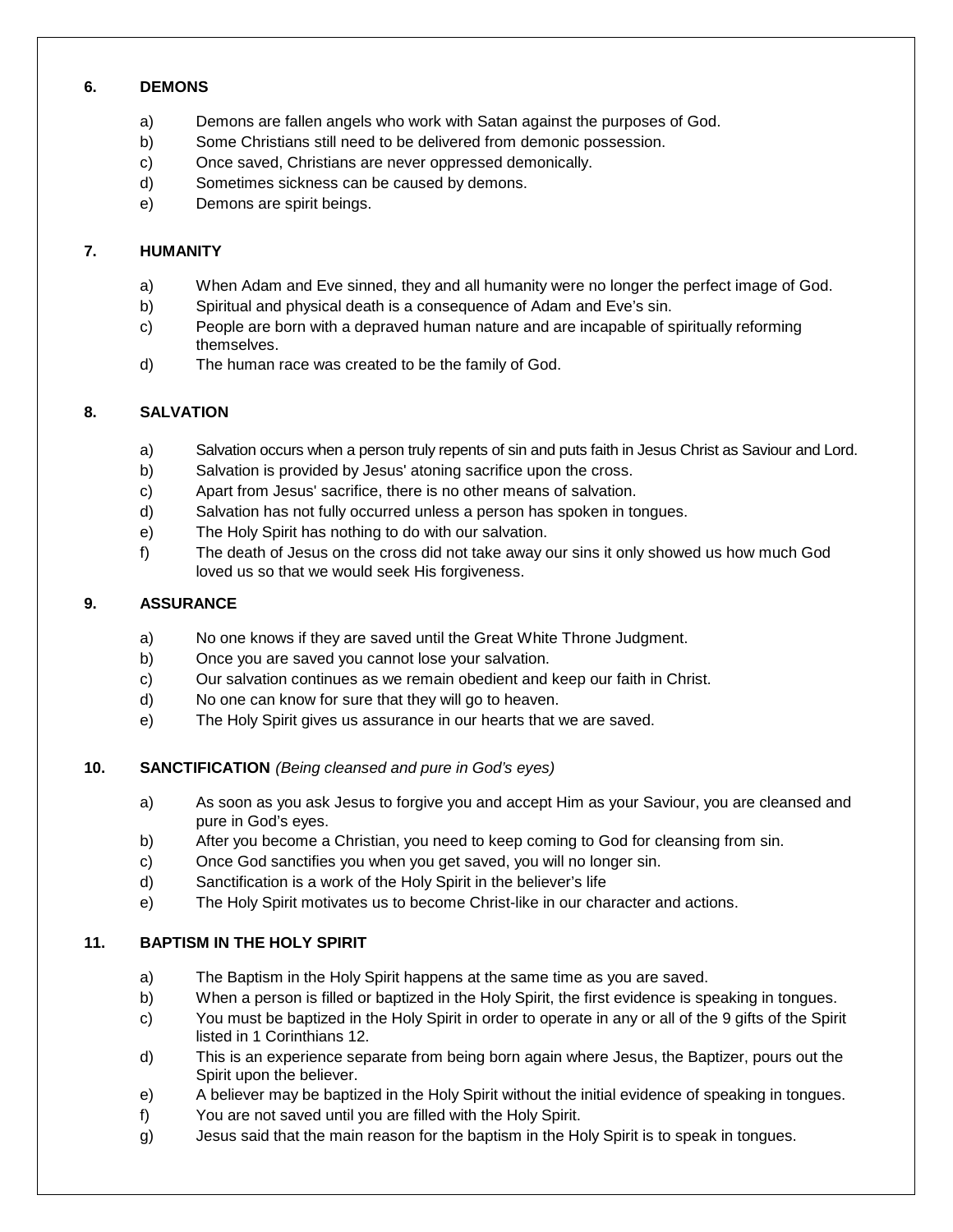### **12. THE GIFTS OF THE SPIRIT**

- a) The gifts of the Spirit serve to build up the church and to demonstrate the presence of God.
- b) A believer should expect to experience the operation of only one or two of the gifts of the Spirit in their life.
- c) The most important gift of the Spirit is tongues.
- d) Spiritual gifts, such as prophecy, words of knowledge and words of wisdom when used properly, are equal in authority to the Scriptures.
- e) Any of the gifts of the Spirit may be manifested in a believer's life only after a person is baptized in the Holy Spirit.

## **13. DIVINE HEALING**

- a) Divine healing is provided through Christ's atonement.
- b) Sickness may be the result of God's judgment.
- c) Healing only occurs through the manifestation of the gifts of healing.
- d) Healing always occurs if there is enough faith.
- e) If one has enough faith they will never be sick.
- f) Sickness and disease are a result of the fall.

# **14. THE CHURCH**

- a) There is only one True Church.
- b) The True Church is made up of those who have been baptized in the Holy Spirit and speak in tongues.
- c) Becoming a member in the True Church of Jesus Christ is determined by one's faith in Christ.
- d) A human leader may be The Head of the Church.
- e) When a minister becomes ordained, he or she is given total unlimited authority.

#### **15. ORDINANCES**

- a) The communion service is a service of remembrance.
- b) When a believer takes communion, God gives him saving grace.
- c) Water baptism is necessary in order to be saved.
- ☐ d) Water baptism is a sign demonstrating a believer's identification with Christ in His death, burial and resurrection.
- e) The Bible teaches that a person is completely immersed in water at water baptism.

# **16. RAPTURE**

- a) The Bible calls the Rapture the blessed hope of the church.
- b) At the Rapture, Jesus will come in the air to receive Christians to Himself both the living and the dead in Christ.
- c) The Rapture is imminent which means it could happen any time.
- d) The Rapture happens at the end of the Great Tribulation period mentioned in Revelation.

# **17. THE TRIBULATION**

- a) The Great Tribulation is the time of the outpouring of God's wrath upon the earth.
- b) The Church will go through the Great Tribulation
- c) At the end of the Great Tribulation Jesus will return to the earth.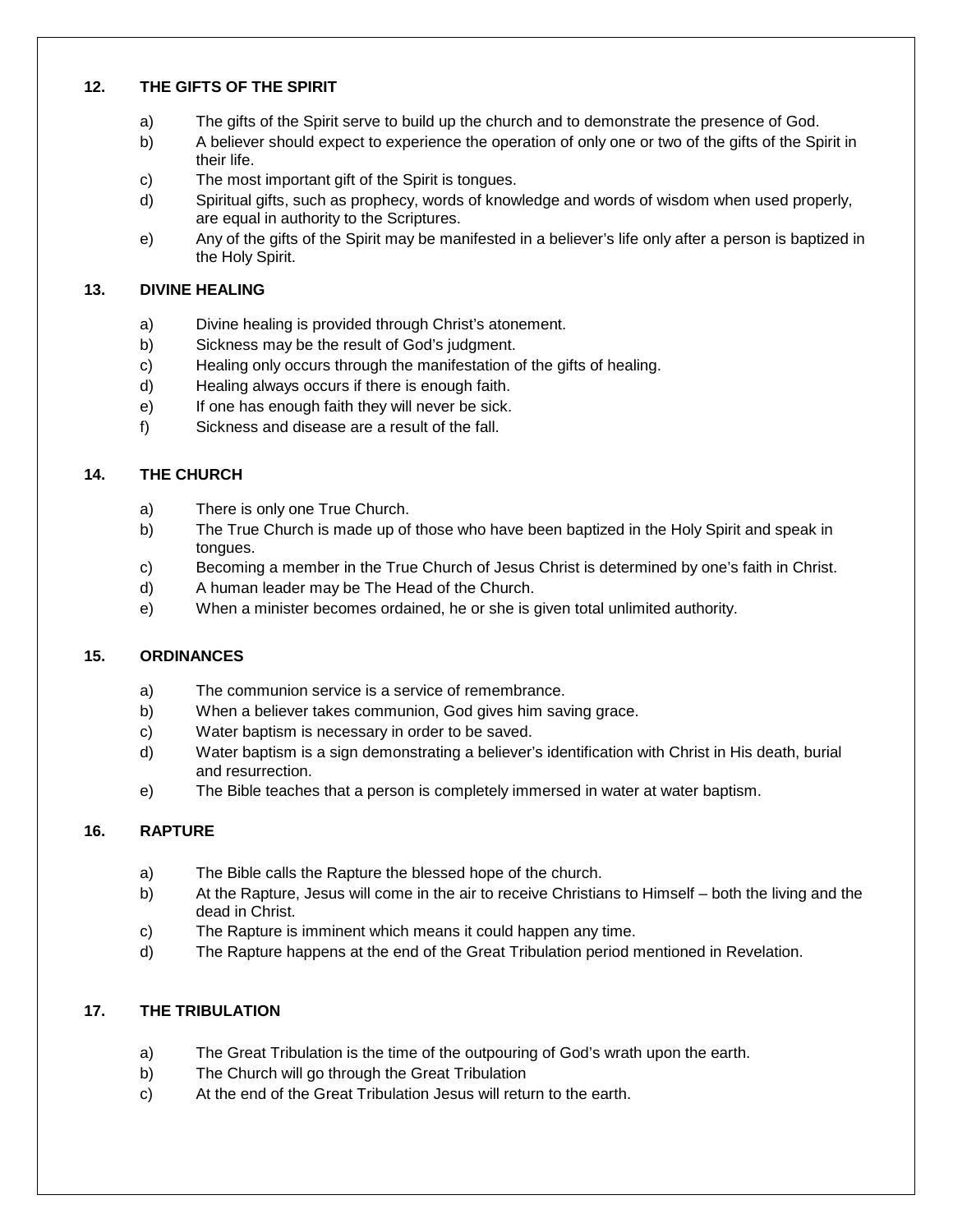### **18. THE SECOND COMING**

- a) Jesus will return to earth after the Church has triumphed over Satan to prepare for Christ's rule and reign.
- b) Jesus will return at the end of the Great Tribulation.
- c) When Jesus returns, He will introduce the Millennial Age which is a 1000 year reign of Christ on earth.
- ☐ d) Jesus does not physically return at the Second Coming but He does come and reign through the Church, His Body.

#### **19. THE END JUDGMENT**

- a) Christians are not judged at the Great White Throne but at the Bema or Believer's Judgment Seat.
- b) The unrighteous will not exist forever in hell but will be annihilated.
- c) After the Great White Throne Judgment, everything will be restored including the devil and fallen angels.
- d) Following the Great White Throne Judgment, the righteous will share the glory of God in the New Heaven and New Earth.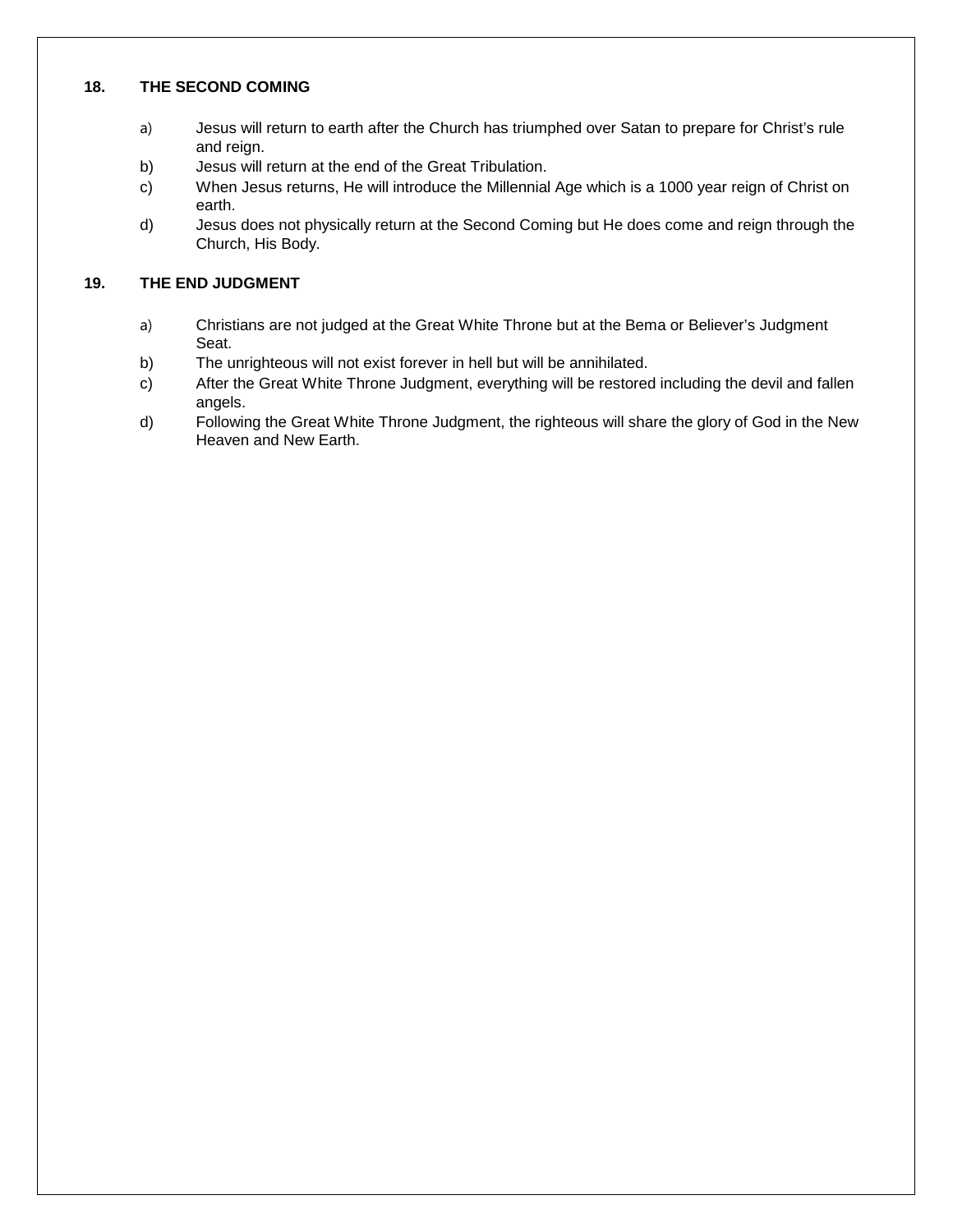## **B. APPLIED THEOLOGY**

*The following questions may be answered in a paragraph or two. Please attach additional sheets if needed.*

**1. What do you do that demonstrates a passionate commitment to follow Christ?**

**2. Describe the way that grace, by which we are saved, is demonstrated in and through the life of a believer.**

**3. In what way(s) has the baptism in the Spirit affected change in your life and areas of ministry?**

**4. In the course of everyday life, how do you personally engage with people who do not know Christ?**

**5. In a culture that is secular, materialistic, pluralistic and sensual, how do you live out the call to personal and relational purity and holiness?**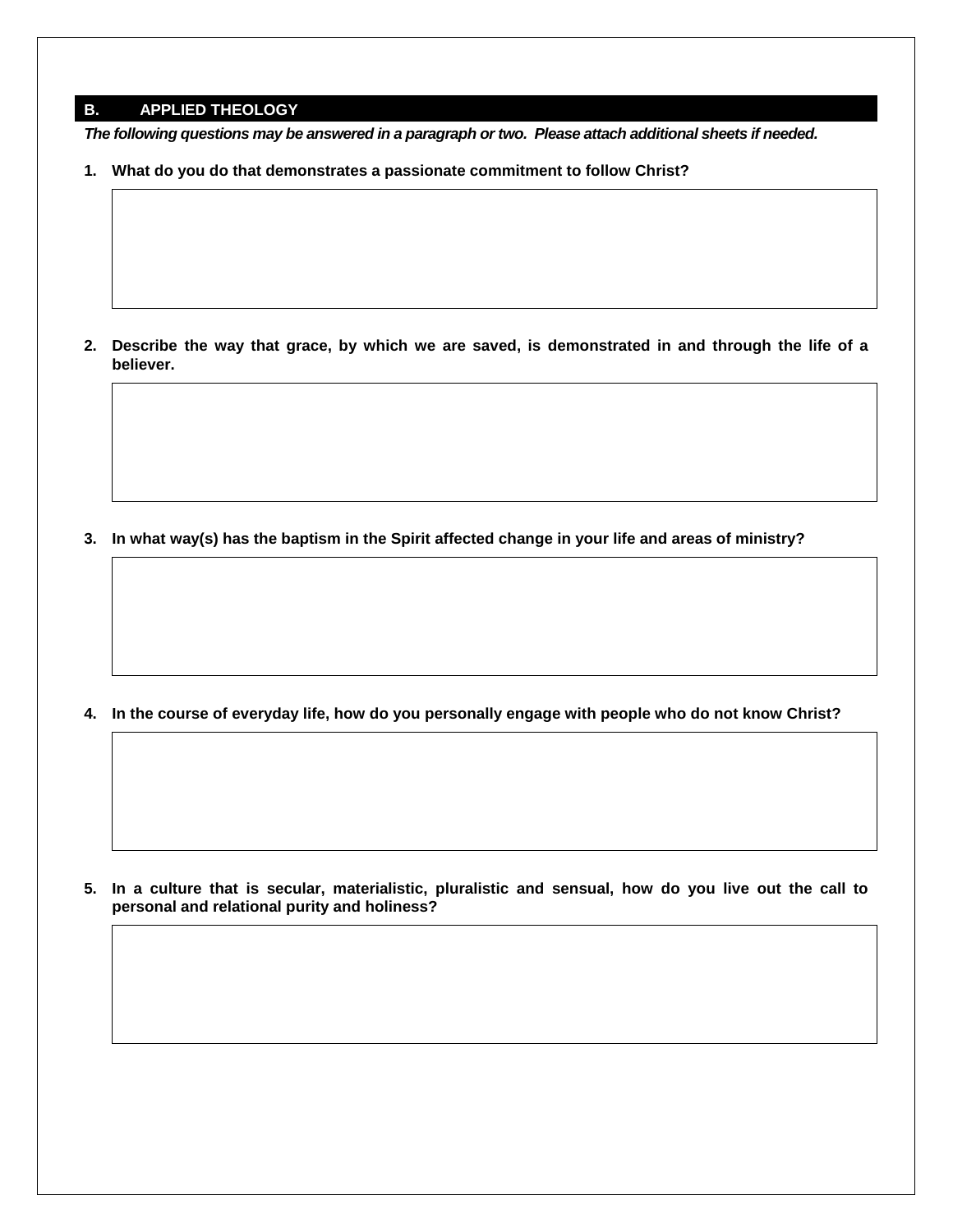**6. Give your understanding of the Scriptural role of your ministry in the context of the church, including application of the principles of Christian unity in terms of your relationship:**

**a) To the church you minister in:**

**b) To the community you minister in:** 

**c) To clergy, both PAOC and others:** 

**d) To the District Office and International Offices:**

**7. What is your responsibility to address the issues of social and economic injustice (i.e. poverty, the oppressed, the displaced)? How are you fulfilling that responsibility?**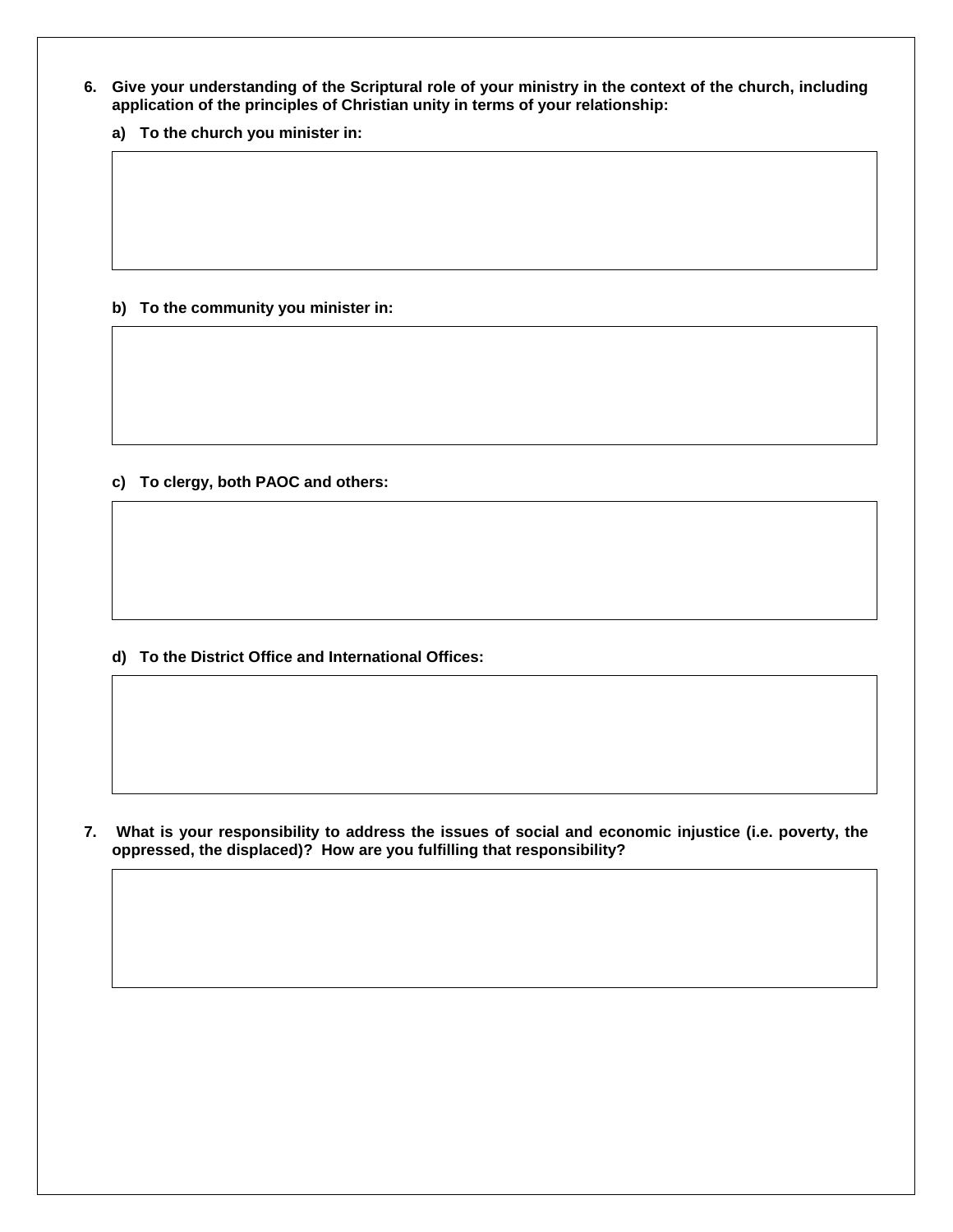**8. What is your view regarding women as leaders and/or pastors in ministry?**

**9. Using Matthew 18:15-19 and Acts 15 as background, how would you resolve conflict in a personal or ministry setting?**

**10. Express your views and practice. Give scriptural support for your position on the following:**

**a) the use of intoxicating beverages, legal, illegal and hallucinogenic drugs and substance abuse**:

**b) divorce and remarriage:**

**c) forms of entertainment, Internet and social media use:**

**d) whole life stewardship and tithing:**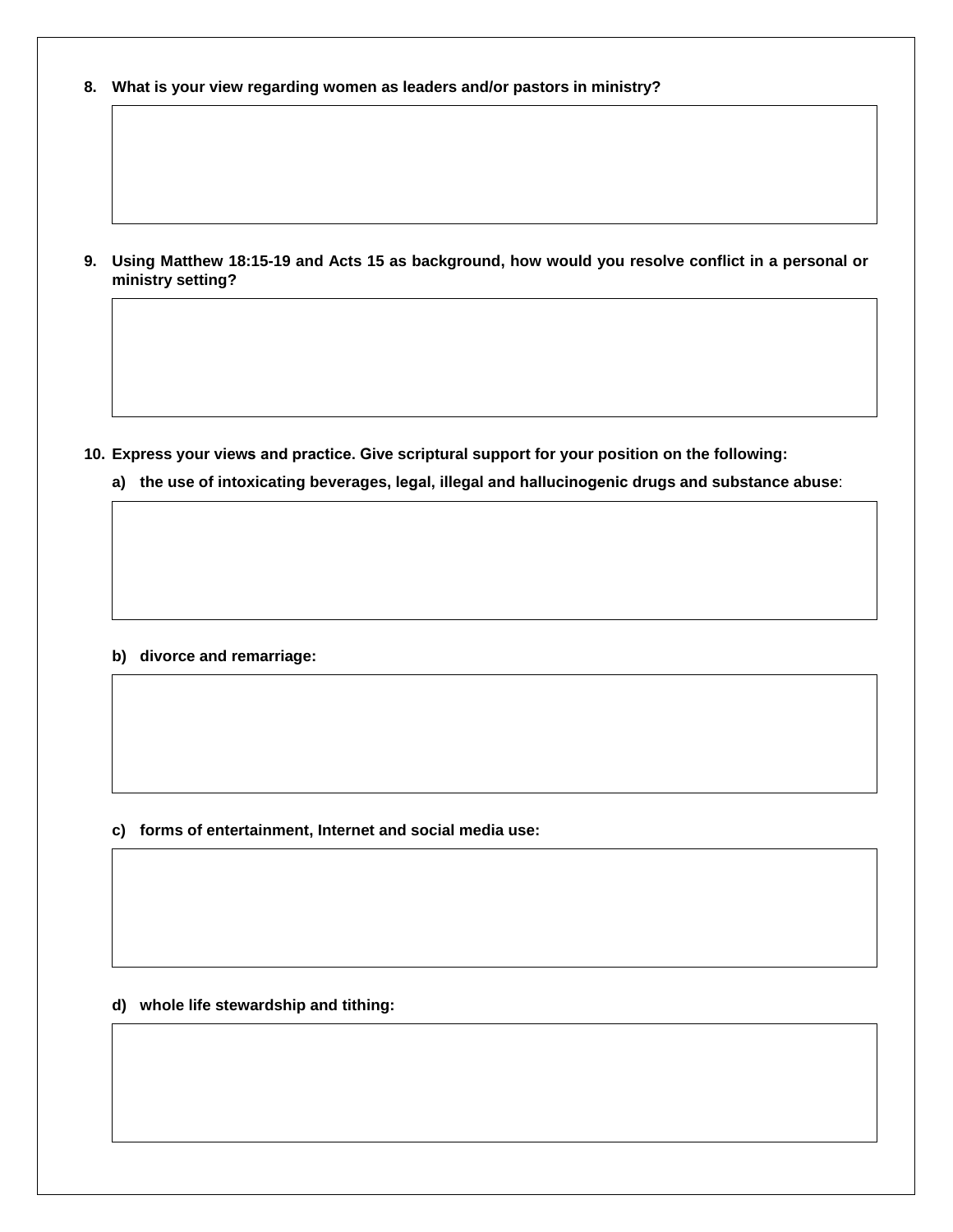**e) homosexual, lesbian, or bisexual behaviour:**

**f) gender identity (i.e. gender fluidity, transgenderism, etc):**

**g) the use of pornography (i.e. publications, video, internet, etc.):**

**h) gambling and lotteries:**

**11. Briefly define your life experience in family relationships, noting the following areas:**

**a) authority of husband in the home:**

**b) balancing spousal expectations and parental responsibility with ministry:**